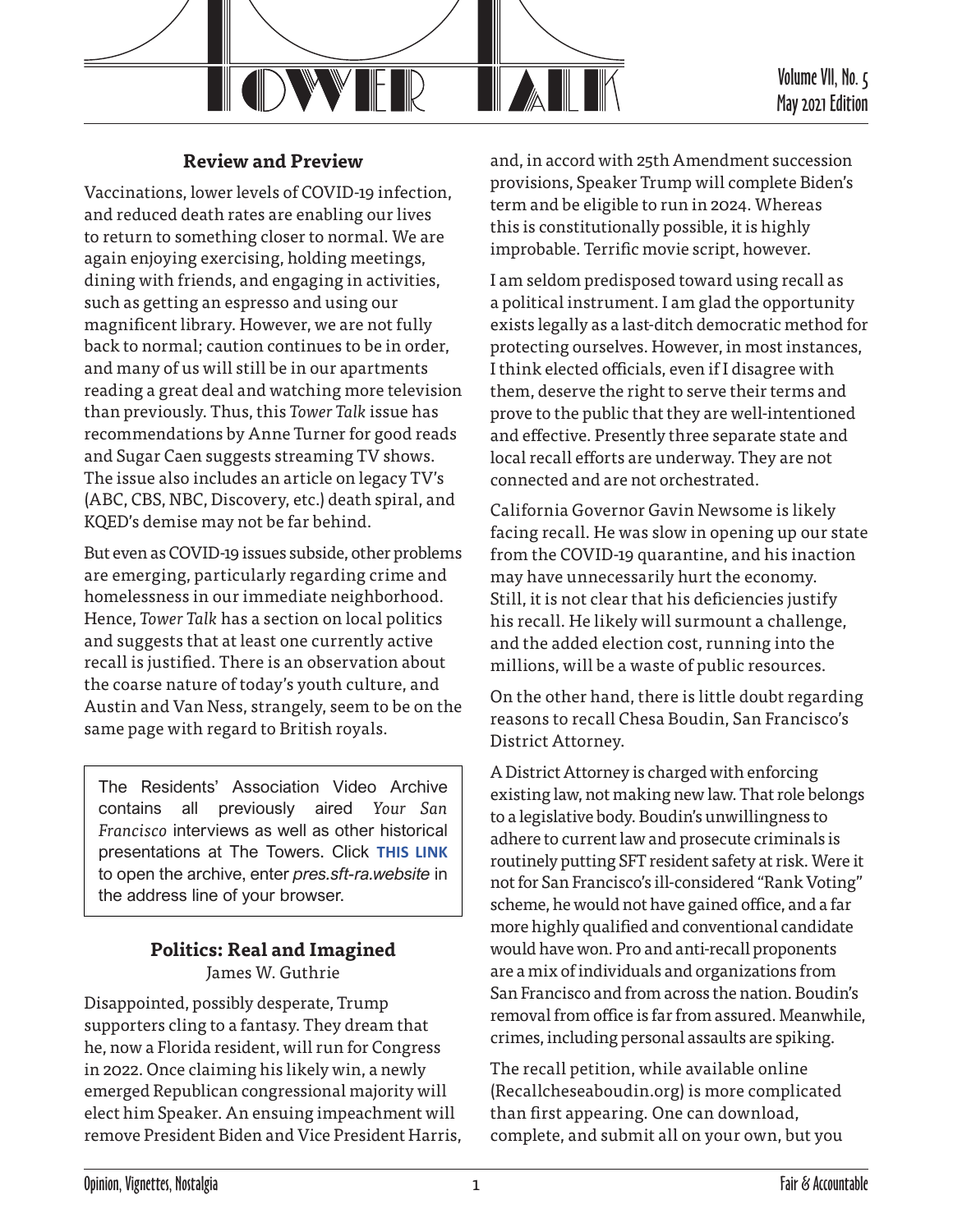might want to await recall advocates visiting the Towers in late May when they can personally assist those who chose to sign the petition

Then there is the San Francisco School Board, the biggest collective of certifiable crazies we have seen in public office in a long time. They are venomous and ill-mannered among themselves, censuring and suing one another, spewing counter-productive policies, such as curtailing admission to academically high-powered schools, striving to rewrite history, and costing millions by renaming schools and attacking internationally proclaimed decorative art. All current incumbents should be removed from office. More on this topic in subsequent *Tower Talk* issues.

# *Just Sayin':* **Easter Sunday Observation** Sugar Caen

In the late afternoon on Easter Sunday, I found myself out for a short walk on Franklin Street. The sun was shining, but it was windy and cold. As I proceeded south, I noted that two young women were behind me, talking. I turned, looked over my shoulder, and saw that they were approximately 25 to 30 years of age, maybe recent college graduates, and, from their conversation, they were headed home after shopping at Whole Foods. They were wearing their masks, but they still spoke so loudly I could easily overhear them.

What was telling about their conversation was how seemingly every sentence contained some reference to "Fuck." This is the word that populated every idea, regardless of the topic. On the rare occasions when they were not dropping the "F" bomb, they would say "Like, you know." I know how to swear. I was a teenage boy. My father was a naval officer. I know what the words mean, and I could use them if I chose.

These did not appear to be low income, educationally deprived, stereotypical ghetto youth or criminally inclined gang members. From every apparent indication, they were middle class college educated and fully employed white girls. Still, they had little ability to express themselves in a courteous and cultured manner.

I have commented previously about what a coarse period of history we now occupy. These young women would have been embarrassing to an 18th-century British sailor. Moreover, I particularly noted their Easter Sunday attire. Each was wearing grunge jeans, tight-fitting purposely threadbare at the knee, and ragged at the cuff. Even though it was chilly, they wore scanty halter tops.

I could not help but recollect an Easter Sunday in a time long gone. The War was in place, and my dad was at sea. We lived in Virginia, but my mother took me on the train to New York City for Easter. She thought we would just have a good time. We stayed at the Plaza Hotel, and on Easter Sunday my mother put on her wide-brimmed hat and we walked up Fifth Avenue. Other women were wearing hats and showing off their Easter finery. No one was swearing, no one was wearing grunge outfits, even though it was wartime. People were upbeat and civil.

Someday the historic cycle will evolve, and civility will return. I doubt that I will be around to see it, and it may be that our Chinese competitors will impose courtesy upon us when that happens.

For the moment, I think I might feel safer, more at home, less stressed, and more grateful for life if I were walking down a street in Shanghai or Hong Kong than here in my hometown, San Francisco.

# **Legacy TV's Death Spiral** James Guthrie

TV executives, even if booked in first class cabins, are still headed for a fatal iceberg. Most readers have grown up with legacy television. Initially we used rabbit-ear antennae; then we gravitated toward the more reliable coaxial cable for program delivery. We watched Ed Sullivan, Walter Cronkite, sports, westerns, and endless *Law & Order* crime shows. All of that appears to be withering.

The revenue model used by ABC, NBC, CBS, and other conventional channels is outmoded. These networks depend upon advertising revenues for their continued existence. However, the advent of streaming video with its never-ending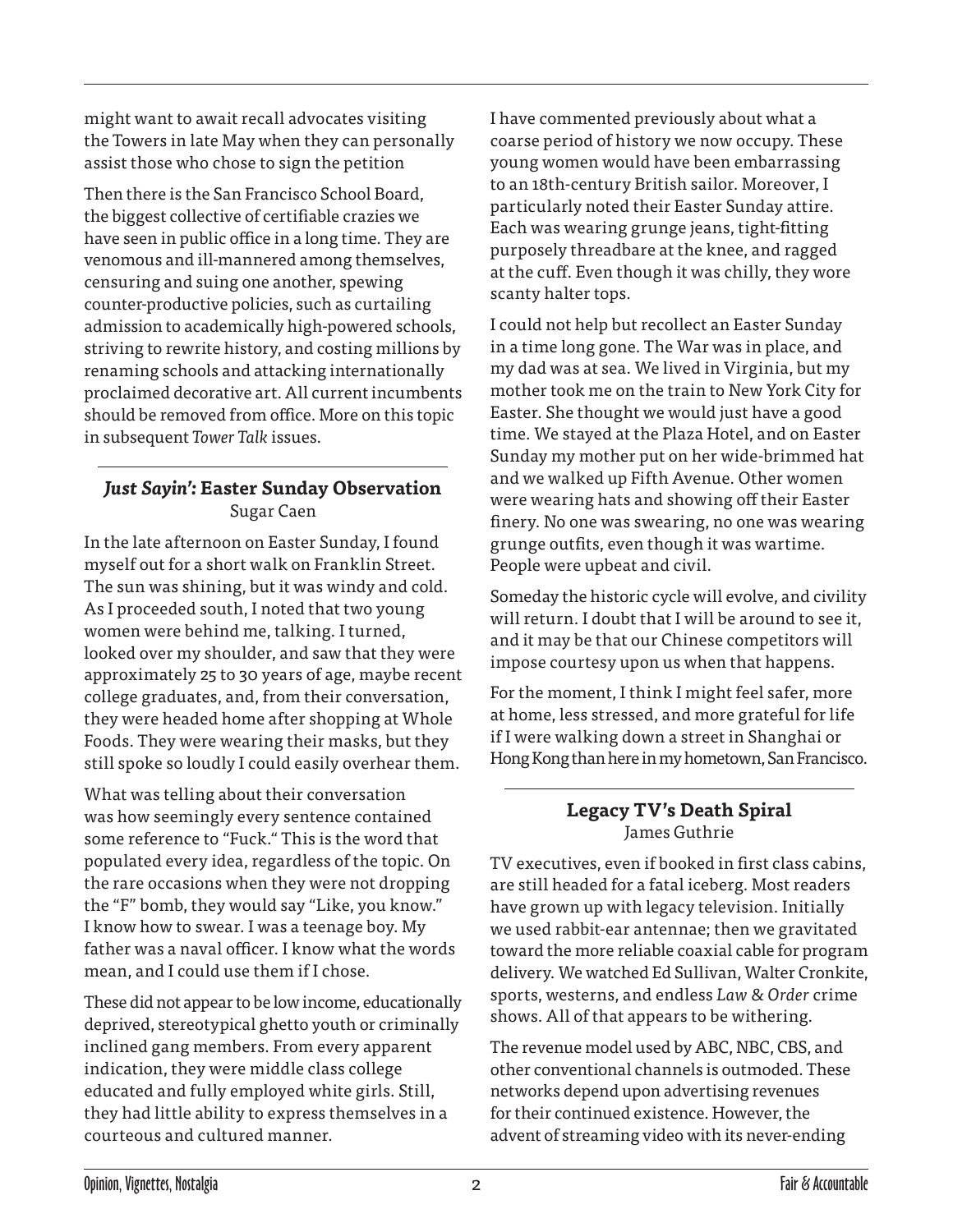supply of original shows, something new every week, is siphoning off cable channel viewership in huge numbers. In the absence of viewers, legacy channels have no choice but to run more advertisements. The more advertisements they air, the faster their viewers abandon them. Then, it gets worse. Reduced revenues, leave little funding to develop new programming. That is why they offer rerun after rerun, and rely heavily upon game shows, talent shows, reality shows, and sporting events. These cost little to produce. And, around and around it goes, audience loss, more ads, dull programming; then streaming network \$10+ per month subscription fees seems reasonable to avoid the disruptive ads on legacy channels.

#### *Particularly Disappointing: Local Public Television*

I know a great deal about Public Television. While working as a Special Assistant to President Lyndon Baines Johnson, I drafted the Public Broadcasting Act and, under his tutelage, lobbied it through Congress. I am aware of the high hopes we held for it at the time. It was to do for our society what commercial interests could not do well for us.

It got off to a terrific start. Stations in Washington DC, New York, and Boston produced fulfilling programs. News anchors such as Robin O'Neill and Jim Lehrer set a high standard for accuracy and non-partisanship. Some legacy programs are great, such as *Antique Road Show* (even the endless reruns), *Nature, Nova,* and, now and then, *Frontline*. *Finding Your Roots,* with Henry Louis Gates Junior, also is valuable.

Our local PBS television station, KQED, is but a hollow shell. It is not deserving of viewer financial support. Judy Woodruff has hijacked the *Nightly News Hour* and turned it into and openly partisan news show. KQED produces little of its own content. Were it not for the programs purchased from the BBC, we would often be bereft of anything to watch whatsoever. If one has lived in an East Coast city or even in the Midwest or Las Vegas, by comparison you can see how tawdry and weak KQED is.

During this pandemic year we have repeatedly seen 60's and 70's rerun shows featuring The

Beach Boys, Dolly Parton, *Inspector Morse, Vera, Father Brown, Call the Midwife,* the Bee Gees, Fleetwood Mac, eating the right micro-nutrients, forestalling the aging process, and endless Suzie Orman on how to invest your money. Very little new, uplifting, or worthy of our financial support, particularly in a city which boast literally dozens of billionaires capable of floating the whole thing to a high standard if they chose.

### **TV Worth Watching** Sugar Caen

It is possible that the World's largest-ever quantum of television watching has taken place over the last 12 months. While banished to our apartments, and after weeding out closets, organizing files, and ensuring advanced medical directives and wills are in order, what was left to do but watch television?

Legacy-channel TV programs worth watching have almost disappeared. Were it not for a few athletic events and Sunday night's *60 Minutes,* there would be a little reason to tune in ABC, CBS, or NBC. Does anyone really care about Emmys, Oscars, Golden Globes, *Dancing with the Stars, The Bachelor,* and *America's Got Talent?*

And, if you want your news filtered by politics or if you otherwise simply cannot think for yourself, you can always watch Fox, CNN, or MSNBC.

Fret not. The content void has been filled with what we have learned to label "Streaming Video." This comes from service providers such as Netflix, Apple, Disney, Kanopy, Peacock, Showtime, HBO, Britbox, Hulu, Xfinity, YouTube, and Prime. These providers are a differently structured service than the TV with which most of us grew up. Viewers pay monthly for the service or pay a fee per film and avoid disruptive commercials that now render legacy channels obsolete. All of these services have a few good programs. Netflix has the most programs and the worthiest programs, by far. However, Netflix is not infallible. Its serial *The Sinner* is simply terrible.

This provokes Sugar into a risky endeavor, a rating of streaming TV series. Readers are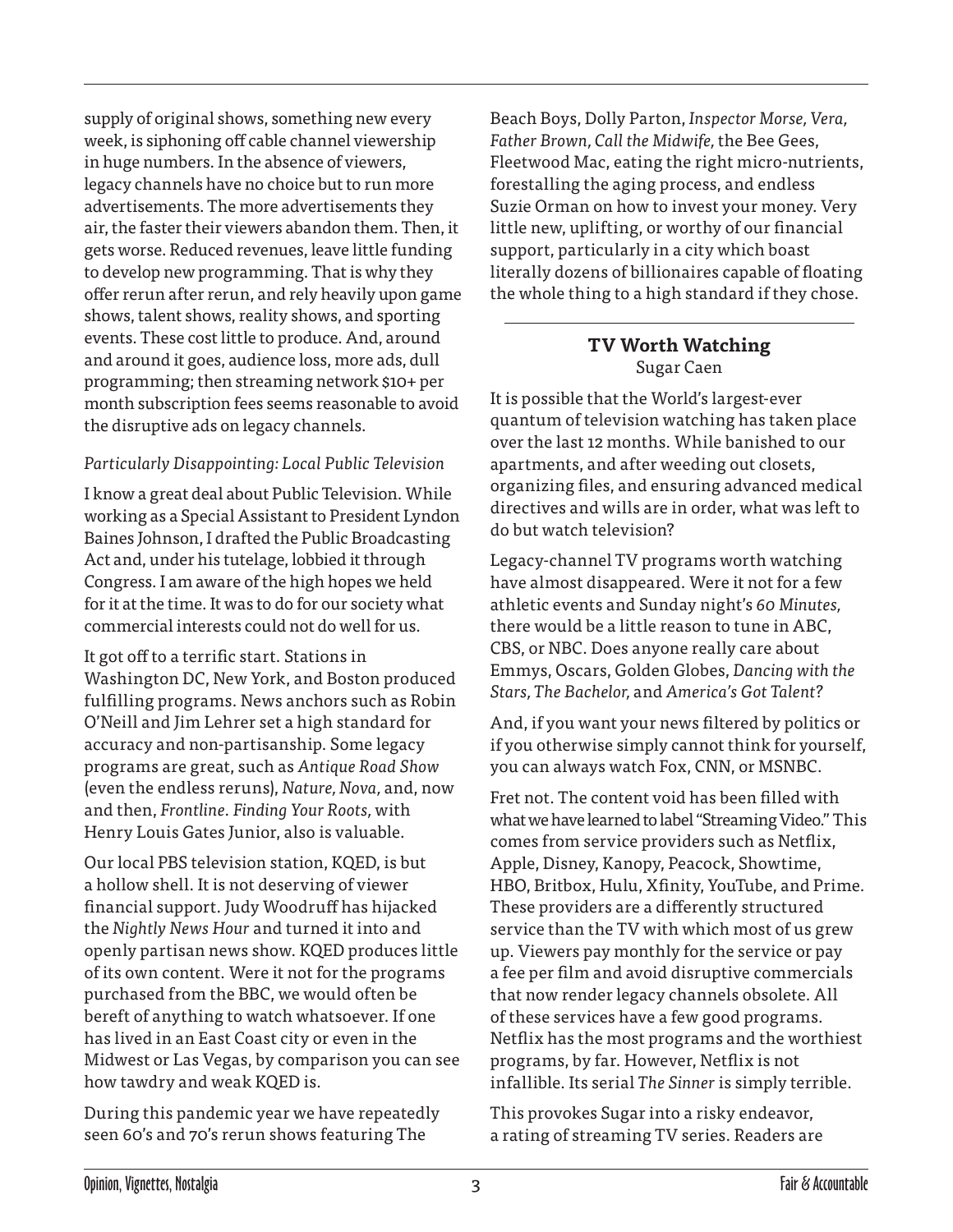invited to submit their reactions and revisions to the following observations. Xfinity (Comcast) claims to provide a free app that would give you access to all of the following. You can acquire the app by voice command from your TV remote.

British programs and subjects seem to dominate streaming TV. This is understandable when it comes to mysteries. Sherlock Holmes has been tough to beat for over a hundred years. BBC even offers some cooking shows. This seems ironic in light of centuries of jokes about English food. *Downton Abbey* reruns are good for at least three watchings. This may be the all-time most watched TV series, and it deserves the attention.

- » Netflix produced *The Crown.* It is a factually accurate portrayal of Queen Elizabeth II's legendary reign as the longest serving British monarch. The only way it could be better would have been to cast Helen Mirren, not Gillian Anderson, as Margaret Thatcher, England's longest serving and most revolutionary Prime Minister. Mirren could have done justice to the Thatcher, Anderson does not. Hard to imagine, but Queen Elizabeth II turned 95 on April 21.
- » Even though appearing in 1999, long before COVID-19, HBO's *The Sopranos,* with the regrettably deceased James Gandolfini as its star, rates highly. One critic wrote the following

*Christopher (Michael Imperioli), Paulie (Tony Sirico), and Sil (Steve Van Zandt) form Tony's trusted inner circle, through whom Tony's business deals are played out. The themes of identity, guilt, and denial are highlighted by the selective acknowledgment of the harsh realities of Tony's crime world by his wife, Carmela (Edie Falco), and the Sopranos' children, Meadow (Jamie-Lynn Sigler) and Anthony Jr. (Robert Iler). The masterful complexity of Gandolfini's portrayal of Tony Soprano and the uneasy juxtaposition of brutality and sensitivity on display challenge the viewer to step inside Tony's world and examine his choices from an intimate and personal perspective.*

It is worth re-watching, if you have not already seen it two or three times, and violence does

not overwhelm you as Tony Soprano's betterself repeatedly succumbs to his dominant psychopathic personality. In real life, Gandolfini was paid \$10 million per season

- » AMC's *Breaking Bad,* a 62-episode series, traces the dangerous double and sometimes triple life of Walter White, a cancer-ridden high school chemistry teacher who morphs into an meth manufacturing kingpin, always and nervously scrambling to keep his illicit activities secret from his family and his DEA-agent brother-in-law.
- » In *Prime Suspect,* Helen Mirren, as Chief Detective Tennison, fights crime, misogyny, and personal problems simultaneously and overcomes most of them. Best "Who Done it" series since Agatha Christie's Hercule Poirot.
- » *Inspector Morse,* an Oxford detective, is good too, but is wearing thin for having been around so long. Besides, it's hard to believe such a small city could have so many murders, ranking Oxford on a par with Chicago as a modern murder capital. Morse's never used first name, *Endeavor,* a prequel, is a winner.
- » *Breaking Bad* star, Bryan Cranston, also has made a Showtime series *Your Honor,* an interesting story of a judge who sullies his professional oath by trying to hide his own son 's murder of another boy. This is an OK, but not great series that reveals Bryan Cranston, while good, not to be excellent. He is far too predictable. Great stars, e.g., Mirren and Gandolfini, do not play stereotypical roles. Helen Mirren can play Detective Chief Inspector Tennison, constantly battling gender stereotypes and male prejudice, and then easily switch to play Queen Elizabeth and do so even down to flawlessly mimicking her majesty's gestures and gait. Similarly, John Travolta, who has made some terrible "B" movies, can play roles as diverse as a criminal in *Pulp Fiction* or Bill Clinton in *Primary Colors*.

Bryan Cranston appears in *Your Honor* to be Walter White of *Breaking Bad* all over again. His gestures, poses, and facial expressions do not change from his drug dealer role to being a guilty New Orleans judge.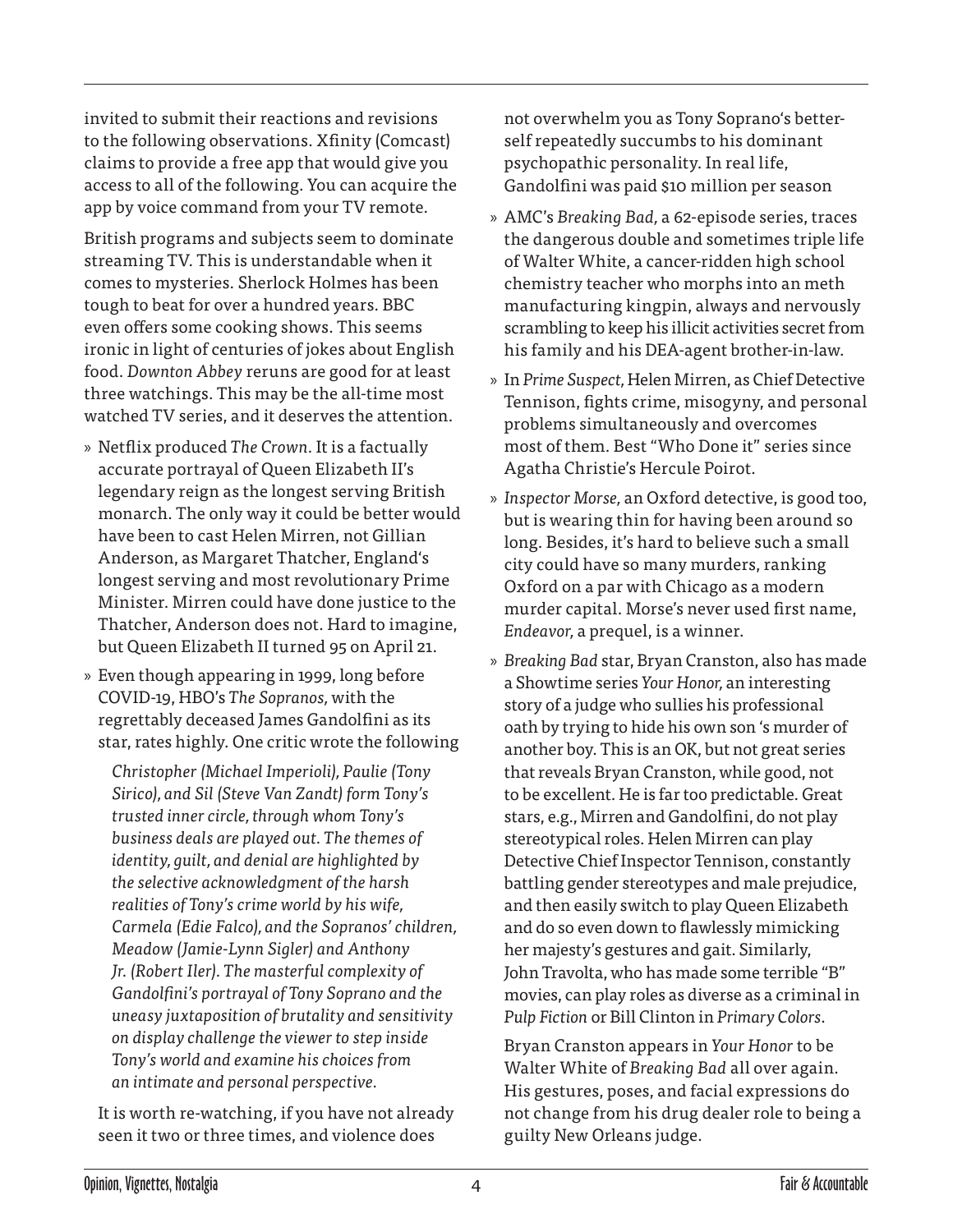» *Defending Jacob* is the story of a Prosecutor who foregoes his job in the District Attorney's office to defend his son against a murder charge, a charge that on occasion his wife, the accused boy's mother, thinks just might be true.

Little is on the same level with the above listings. There are literally dozens of others such as: *Suits, Succession, The Affair, Walking Dead, Jessica Jones, Sinners, Forever, Castle Rock, Red Oaks, Orange is the New Black, Gracie and Frankie, The Marvelous Mrs. Maisel, Lead Town, Innocent Man, Black Mirror,* and on and on. When in doubt, watch anything about Henry VIII.

A theme runs through most of these series to which a potential viewer should be attuned. These are, generally, "deeply dark" shows. Little about them is uplifting to the spirit. Most are pathossaturated psychodrama that paint humans at their worst. Perhaps they are products of and reflect our coarse and debased contemporary culture.

# **Lockdown Reading** Anne M. Turner

Last September I wrote an article about reading during the shutdown in which I said I found it depressing to read my collection of books on the plague. I also said I had been entertaining myself by rereading the books of my youth, of which I have a surprisingly large collection: Jane Austen, Louisa May Alcott, Noel Streatfield's shoe books (Ballet Shoes, Theater Shoes etc.) and best of all, the Betsy books by Maud Hart Lovelace.

You've forgotten these? Well, Lovelace wrote ten in the series, which traces Betsy and her friends Tacy and Tib from their little girlhoods through their high school years and concludes with Betsy's tour of Europe *(Betsy and the Great World)* and Betsy's Wedding, in which she is happily married to her longtime love, Joe Willard, and she tortuously learns to cook. Betsy wants to be a writer. As author and journalist Anna Quindlen points out in an introduction to one of the last books, the delightful thing about the series is that everyone assumes that if Betsy wants to be a writer, that's what she'll be. This was in a small Minnesota town before 1917, for heaven's sake. No police shootings back then.

That small Minnesota town was called Deep Valley, but really it was Mankato, as I discovered in the 1980's when I walked into the local public library to give a training session for the staff. I found myself confronting a wall-wide mural featuring many of the places Betsy and Tacy had treasured—the high school, the 'Big Hill', and so forth. "Is this really Deep Valley?" I asked a staff member. "Yes," she said in a tone that indicated she had answered this question approximately 5,000 times in the last few months.

I've given a fair amount of thought to why I love the Betsy books so much. One reason is certainly that Lovelace was a very good writer; her stories zip along, and the people portrayed all have individual, interesting characters. Betsy herself is by no means a perfect person, but she manages to learn from her mistakes, and she invariably has fun with her 'crowd' of high school friends.

In fact, she is the very opposite of what I was at the same age, and I suppose that gets to the heart of the matter. I wanted to come from a happy family like Betsy's, but I didn't. I wanted a mother who loved giving parties and thought carefully about clothes, but mine didn't. I wanted a lot of friends, but I didn't have any. I wanted an opera cape and an older sister who would put up my hair in a daring French roll.

I've read some other interesting books during this pandemic year, including *The Warmth of Other Suns,* Isabel Wilkerson's stunning account of the mass migration of Black people from the South to the North in first half of the 20th Century. But none have been as satisfying the Betsy stories. Sinking into the doings at Deep Valley High for a couple of hours blots out all things that these days are driving me crazy: Trump's refusal to concede the election, Ruth Bader Ginsberg's death, new admission procedures for Lowell High School, a School Board that wants to rename forty schools, but can't get any of them reopened.

I suppose that others are engaged in serious study courses or topping off their days by watching exciting Indiana Jones DVDs, but me, I'm comfortable pretending (at least for a little while) that I live in Deep Valley.